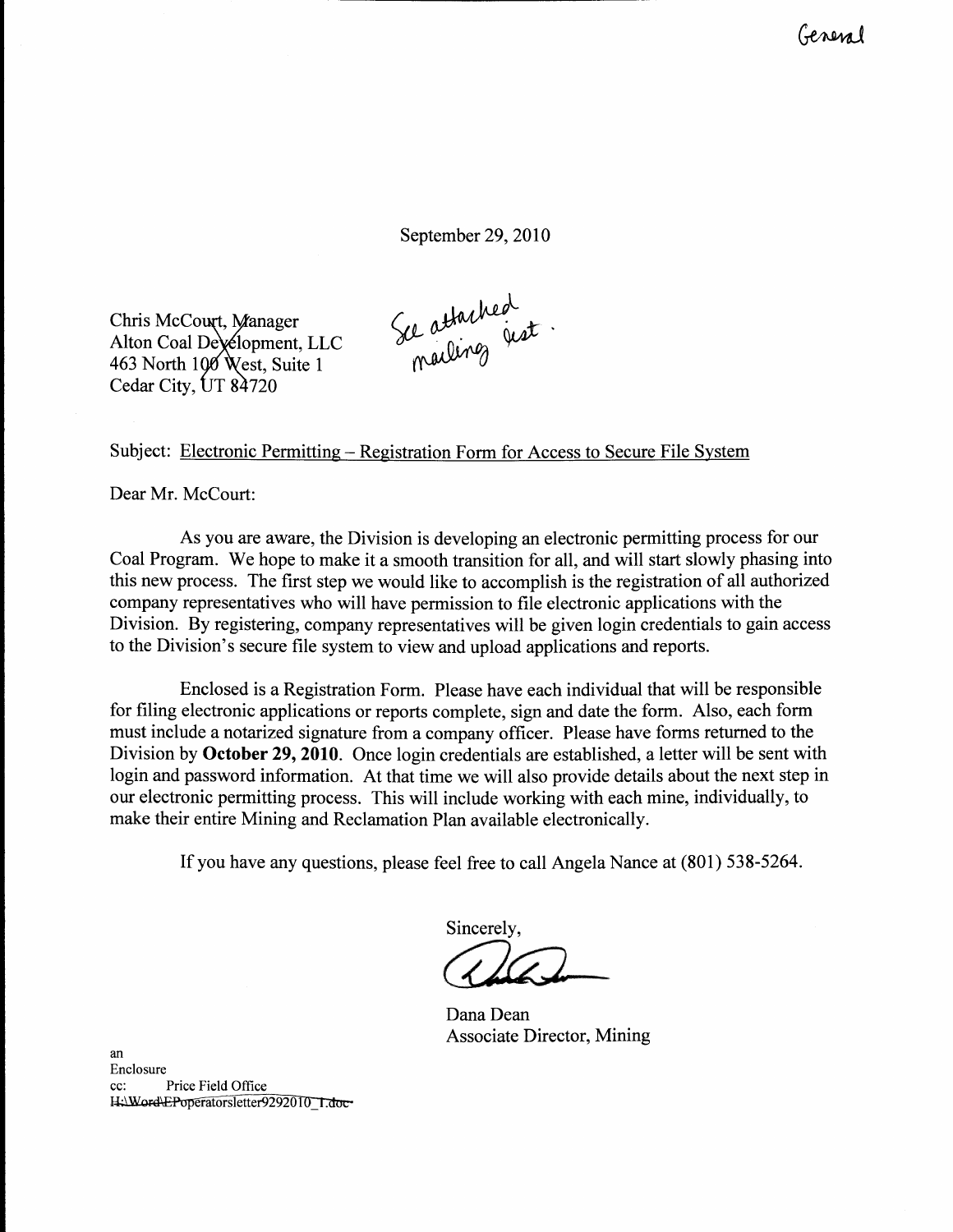## STATE OF UTAH Department of Natural Resources DWISION OF OIL. GAS AND MINING



## REGISTRATION TO FILE ELECTRONIC APPLICATIONS AND REPORTS

| <b>Company Name:</b> |             |              |     |
|----------------------|-------------|--------------|-----|
| <b>Address:</b>      |             |              |     |
|                      | <b>City</b> | <b>State</b> | Zip |
| <b>Mine Name(s):</b> |             |              |     |

- o This form is to be used sole purpose of registering and receiving permission to file electronic applications and reports via the internet pertaining to coal mining permits.
- o Those names shown in the "Authorized Company Representatives" section are the only individuals recognized by the Utah Division of Oil, Gas and Mining as having permission to file electronic applications on behalf of the company shown above.
- . It is the responsibility of the registering company to immediately inform the Utah Division of Oil, Gas and Mining in writing of any changes (additions or rernovals) to the list of authorized company representatives listed below.
- The Utah Division of Oil, Gas and Mining reserves the right to revoke permission to file applications electronically at any time.
- Failure of the above company to comply with any and all rules, recommendations, and guidelines of the Utah Division of Oil, Gas and Mining may result in the revocation of permission to report electronically.
- This form must be signed by an officer of the company. ALL signatures must be witnessed by a notary public.

This form must be mailed to: Division of Oil, Gas and Mining P.O. Box 145801 Salt Lake City, Utah 841 14-5801 Attn: Angela Nance

## AUTHORIZED COMPANY REPRESENTATIVE

| The following individual hereby certifies that all permit or report information that will be submitted electronically by<br>them to the Division is complete and accurate to the best of their knowledge and understanding. |              |                                 |  |  |
|-----------------------------------------------------------------------------------------------------------------------------------------------------------------------------------------------------------------------------|--------------|---------------------------------|--|--|
| Name (Print)                                                                                                                                                                                                                | <b>Title</b> | <b>Date</b><br><b>Signature</b> |  |  |
| <b>Phone</b>                                                                                                                                                                                                                | Fax          | <b>Email</b>                    |  |  |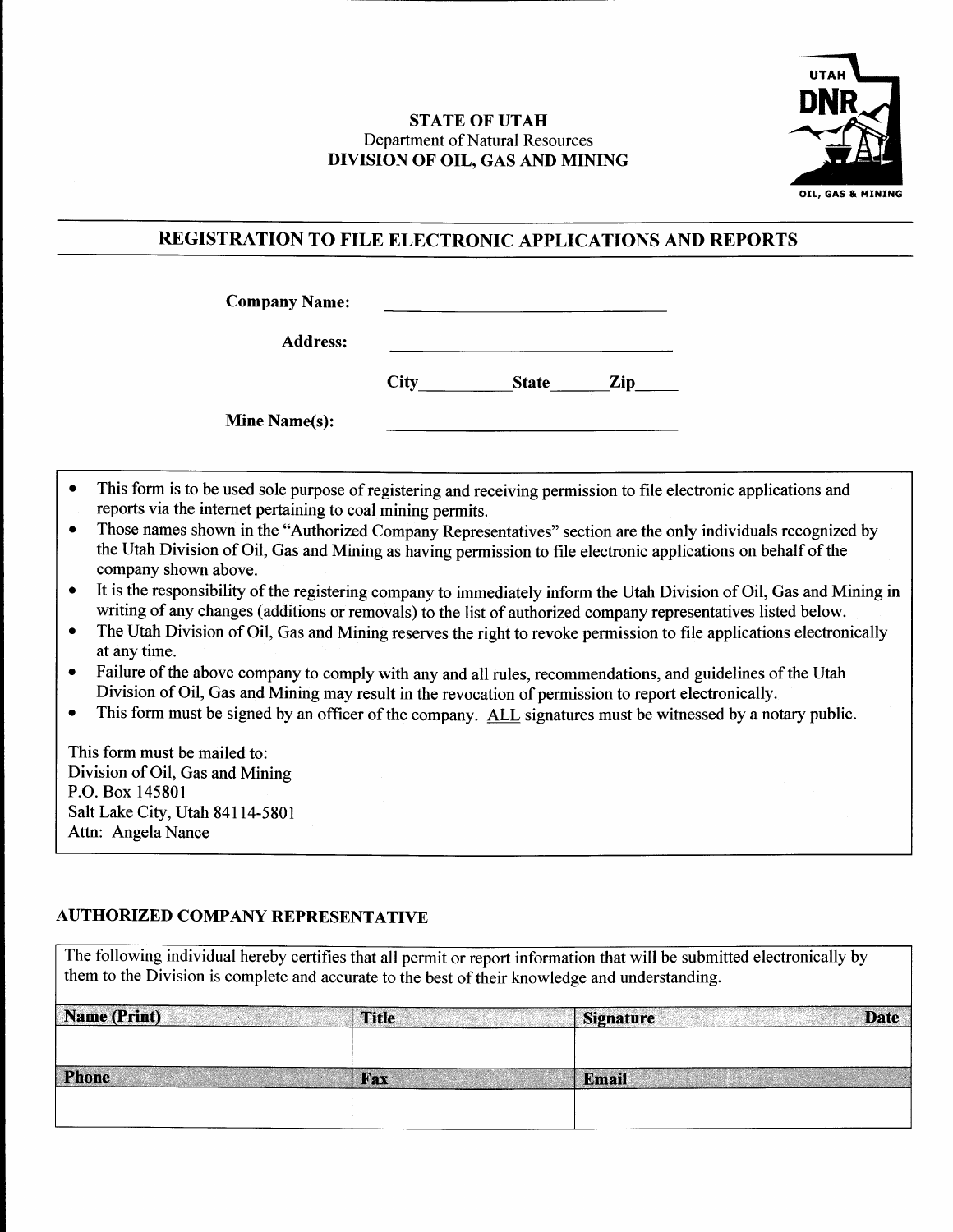I, the undersigned, am an officer of the above company and I do hereby certify that the individual listed above is authorized to file applications electronically for the company. I also acknowledge that I will be regarded as the main contact and will receive emails of all Division application decisions including approvals and denials.

| NAME (PRINT) ___________________________ | TITLE                                                 |
|------------------------------------------|-------------------------------------------------------|
|                                          | $\pmb{\quad \text{EMAIL} \quad \quad \quad } \quad }$ |
|                                          |                                                       |
|                                          |                                                       |
| <b>Notary Public</b>                     |                                                       |
| My commission expires: $\_\_$ , 20, 3    |                                                       |
|                                          |                                                       |
|                                          |                                                       |